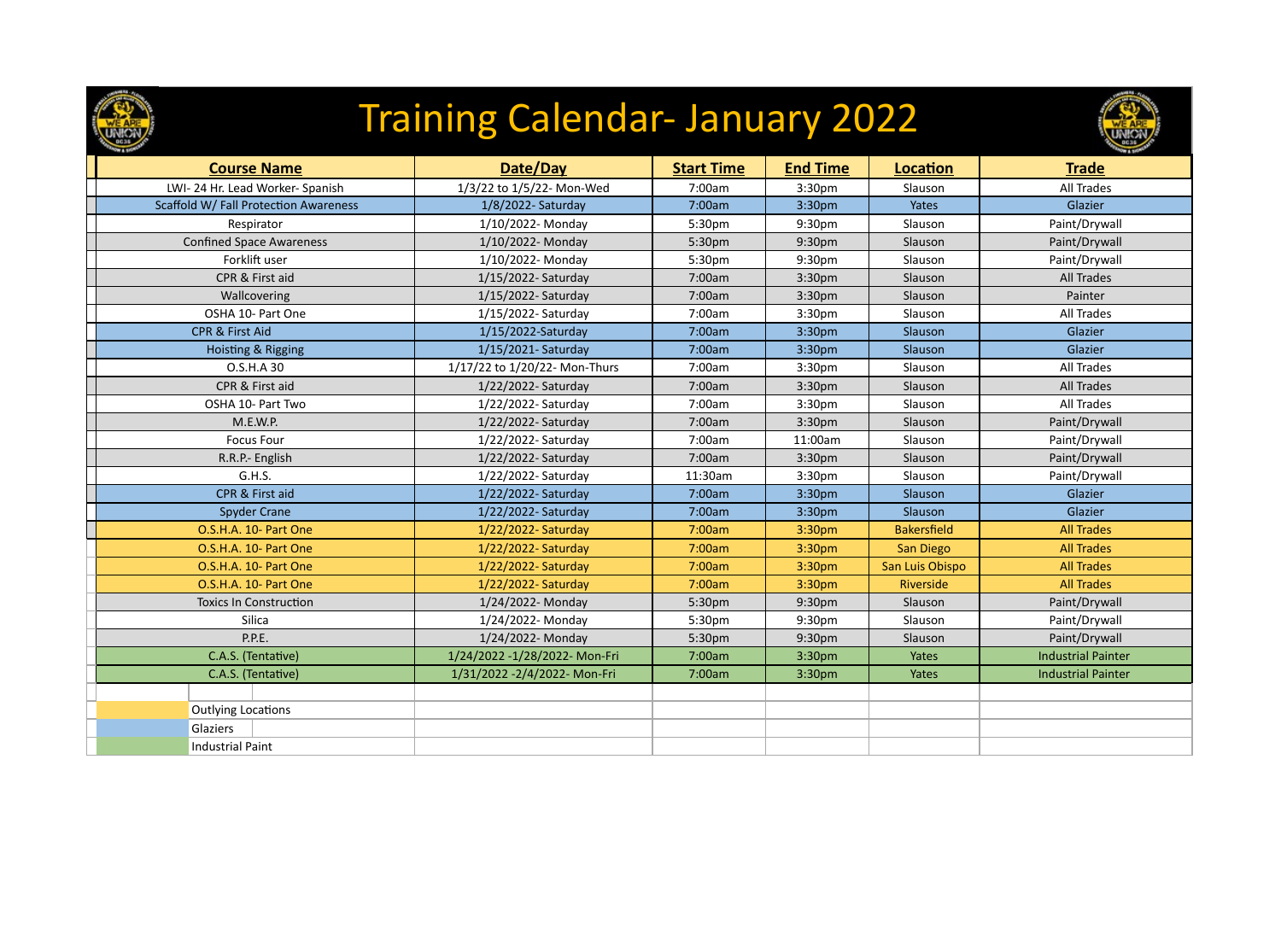

## Training Calendar- February 2022



| <b>Course Name</b>                           | Date/Day                      | <b>Start Time</b> | <b>End Time</b>    | <b>Location</b>    | <b>Trade</b>              |
|----------------------------------------------|-------------------------------|-------------------|--------------------|--------------------|---------------------------|
| CPR & First aid                              | 2/5/2022- Saturday            | 7:00am            | 3:30 <sub>pm</sub> | Slauson            | <b>All Trades</b>         |
| OSHA 10- Part One                            | 2/5/2022-Saturday             | 7:00am            | 3:30 <sub>pm</sub> | Slauson            | <b>All Trades</b>         |
| CEW- Lead Refresher                          | 2/5/2022- Saturday            | 7:00am            | 3:30 <sub>pm</sub> | Slauson            | <b>All Trades</b>         |
| I.C.R.A.                                     | 2/5/2022-Saturday             | 7:00am            | 3:30 <sub>pm</sub> | Slauson            | Paint/Drywall             |
| CPR & First aid                              | 2/5/2022- Saturday            | 7:00am            | 3:30pm             | Slauson            | Glazier                   |
| N.C.C.C.O.                                   | 2/5/2022- Saturday            | 7:00am            | 3:30pm             | Slauson            | Glazier                   |
| <b>Fall Protection</b>                       | 2/7/2022- Monday              | 5:30pm            | 9:30pm             | Slauson            | Paint/Drywall             |
| Scaffold User                                | 2/7/2022- Monday              | 5:30pm            | 9:30 <sub>pm</sub> | Slauson            | Paint/Drywall             |
| C.A.S. (Tentative)                           | 2/7/2022-2/11/2022, Mon-Fri   | 7:00am            | 3:30pm             | Yates              | <b>Industrial Painter</b> |
| Respirator                                   | 2/7/2022- Monday              | 5:30pm            | 9:30pm             | Slauson            | Paint/Drywall             |
| <b>Spyder Crane</b>                          | 2/12/2022- Saturday           | 7:00am            | 3:30 <sub>pm</sub> | Slauson            | Glazier                   |
| CPR & First aid                              | 2/19/2022- Saturday           | 7:00am            | 3:30 <sub>pm</sub> | Slauson            | All Trades                |
| OSHA 10- Part Two                            | 2/19/2022-Saturday            | 7:00am            | 3:30 <sub>pm</sub> | Slauson            | <b>All Trades</b>         |
| R.R.P.- Spanish                              | 2/19/2022- Saturday           | 7:00am            | 3:30pm             | Slauson            | <b>Commercial Painter</b> |
| G.H.S.                                       | 2/19/2022- Saturday           | 7:00am            | 11:00am            | Slauson            | <b>All Trades</b>         |
| P.P.E.                                       | 2/19/2022- Saturday           | 11:30am           | 3:30 <sub>pm</sub> | Slauson            | All Trades                |
| CPR & First aid                              | 2/19/2022- Saturday           | 7:00am            | 3:30pm             | Slauson            | Glazier                   |
| <b>Hoisting And Rigging</b>                  | 2/19/2022- Saturday           | 7:00am            | 3:30pm             | Slauson            | Glazier                   |
| O.S.H.A. 10- Part Two                        | 2/19/2022- Saturday           | 7:00am            | 3:30pm             | <b>Bakersfield</b> | <b>All Trades</b>         |
| O.S.H.A. 10- Part Two                        | 2/19/2022- Saturday           | 7:00am            | 3:30pm             | San Diego          | <b>All Trades</b>         |
| O.S.H.A. 10- Part Two                        | 2/19/2022- Saturday           | 7:00am            | 3:30 <sub>pm</sub> | San Luis Obispo    | <b>All Trades</b>         |
| O.S.H.A. 10- Part Two                        | 2/19/2022- Saturday           | 7:00am            | 3:30pm             | Riverside          | <b>All Trades</b>         |
| <b>Floor Coating</b>                         | 2/19/2022- Saturday           | 7:00am            | 3:30pm             | Yates              | <b>Industrial Painter</b> |
| <b>SSPC 8 Hour Lead worker</b>               | 2/19/2022- Saturday           | 7:00am            | 3:30pm             | Slauson            | <b>Industrial Painter</b> |
| Respirator                                   | 2/21/2022- Monday             | 5:30pm            | 9:30pm             | Slauson            | Paint/Drywall             |
| Focus 4 Hazards                              | 2/21/2022- Monday             | 5:30pm            | 9:30pm             | Slauson            | Paint/Drywall             |
| SSPC C-3                                     | 2/28/2022-3/3/2022, Mon-Thurs | 7:00am            | 3:30pm             | Slauson            | <b>Industrial Painter</b> |
| Scaffold & Fall Protection W/Traffic Flagger | 2/26/2022- Saturday           | 7:00am            | 3:30pm             | Slauson            | Glazier                   |
|                                              |                               |                   |                    |                    |                           |
| <b>Outlying Locations</b>                    |                               |                   |                    |                    |                           |
| Glaziers                                     |                               |                   |                    |                    |                           |
| <b>Industrial Paint</b>                      |                               |                   |                    |                    |                           |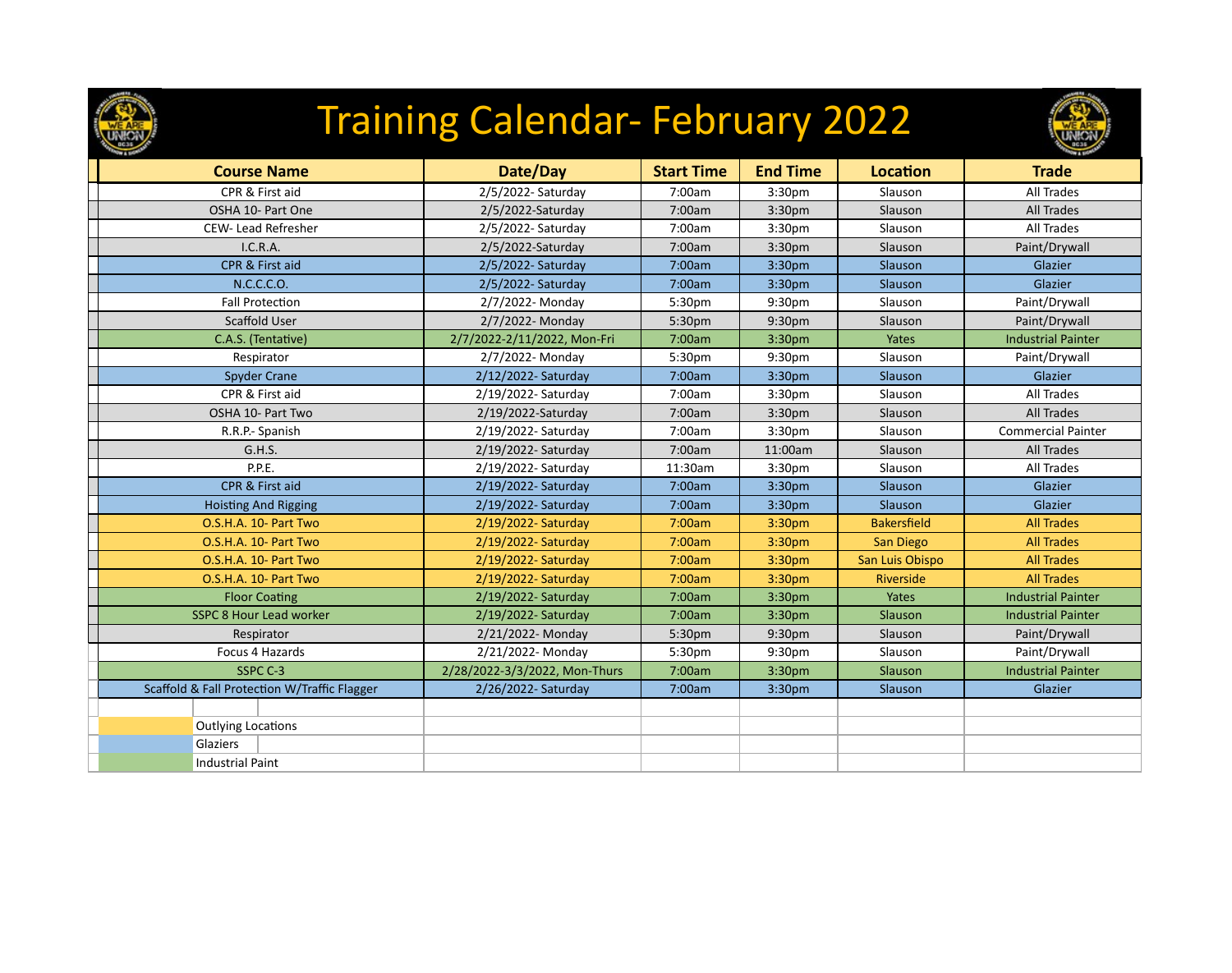

# Training Calendar- March 2022

| <b>Course Name</b>                           | Date/Day                        | <b>Start Time</b> | <b>End Time</b>    | Location           | <b>Trade</b>              |
|----------------------------------------------|---------------------------------|-------------------|--------------------|--------------------|---------------------------|
| SSPC C-5                                     | 3/4/2022- Friday                | 7:00am            | 3:30pm             | Slauson            | <b>Industrial Painter</b> |
| CPR & First aid                              | 3/5/2022- Saturday              | 7:00am            | 3:30pm             | Slauson            | <b>All Trades</b>         |
| OSHA 10- Part One                            | 3/5/2022-Saturday               | 7:00am            | 3:30 <sub>pm</sub> | Slauson            | <b>All Trades</b>         |
| <b>Confined Space Awareness</b>              | 3/5/2022- Saturday              | 7:00am            | 11:00am            | Slauson            | Paint/Drywall             |
| Forklift User                                | 3/5/2022-Saturday               | 11:30am           | 3:30 <sub>pm</sub> | Slauson            | Paint/Drywall             |
| Respirator                                   | 3/5/2022- Saturday              | 7:00am            | 11:00am            | Slauson            | Paint/Drywall             |
| Scaffold User                                | 3/5/2022-Saturday               | 11:30am           | 3:30 <sub>pm</sub> | Slauson            | Paint/Drywall             |
| CPR & First aid                              | 3/5/2022- Saturday              | 7:00am            | 3:30pm             | Slauson            | Glazier                   |
| Boom, Scissor lift, Reach Forklift           | 3/5/2022- Saturday              | 7:00am            | 3:30pm             | Slauson            | Glazier                   |
| <b>SSPC 8 Hour lead worker</b>               | 3/5/2022- Saturday              | 7:00am            | 3:30pm             | Slauson            | <b>Industrial Painter</b> |
| G.H.S.                                       | 3/7/2022- Monday                | 5:30pm            | 9:30pm             | Slauson            | Paint/Drywall             |
| Silica                                       | 3/7/2022- Monday                | 5:30pm            | 9:30pm             | Slauson            | Paint/Drywall             |
| LWI-24 Hour Lead Worker- English             | 3/7/2022 to 3/9/22, Mon-Wed     | 7:00am            | 3:30 <sub>pm</sub> | Slauson            | Paint/Drywall             |
| CEW- Lead Refresher- Spanish                 | 3/12/2022- Saturday             | 8:00am            | 4:00pm             | <b>NATEC</b>       | Paint/Drywall             |
| N.C.C.C.O.                                   | 3/12/2022- Saturday             | 7:00am            | 3:30pm             | Slauson            | Glazier                   |
| O.S.H.A. 30                                  | 3/14/2022 to 3/17/22, Mon-Thurs | 7:00am            | 3:30pm             | Slauson            | <b>All Trades</b>         |
| O.S.H.A 10- Part Two                         | 3/19/2022- Saturday             | 7:00am            | 3:30 <sub>pm</sub> | Slauson            | <b>All Trades</b>         |
| CPR & First aid                              | 3/19/2022- Saturday             | 7:00am            | 3:30 <sub>pm</sub> | Slauson            | <b>All Trades</b>         |
| M.E.W.P.                                     | 3/19/2022- Saturday             | 7:00am            | 3:30 <sub>pm</sub> | Slauson            | Paint/Drywall             |
| Focus 4 Hazards                              | 3/19/2022-Saturday              | 7:00am            | 11:00am            | Slauson            | Paint/Drywall             |
| <b>Toxics in Construction</b>                | 3/19/2022- Saturday             | 11:30am           | 3:30 <sub>pm</sub> | Slauson            | <b>All Trades</b>         |
| CPR & First aid                              | 3/19/2022- Saturday             | 7:00am            | 3:30pm             | Slauson            | Glazier                   |
| <b>Spyder Crane</b>                          | 3/19/2022- Saturday             | 7:00am            | 3:30pm             | Slauson            | Glazier                   |
| <b>SSPC 8 Hour lead worker</b>               | 3/19/2022- Saturday             | 7:00am            | 3:30pm             | Slauson            | <b>Industrial Painter</b> |
| <b>CPR &amp; First aid</b>                   | 3/19/2022- Saturday             | 7:00am            | 3:30pm             | <b>Bakersfield</b> | <b>All Trades</b>         |
| CPR & First aid                              | 3/19/2022- Saturday             | 7:00am            | 3:30pm             | San Diego          | <b>All Trades</b>         |
| CPR & First aid                              | 3/19/2022- Saturday             | 7:00am            | 3:30pm             | San Luis Obispo    | <b>All Trades</b>         |
| CPR & First aid                              | 3/19/2022- Saturday             | 7:00am            | 3:30pm             | Riverside          | <b>All Trades</b>         |
| Respirator                                   | 3/21/2022-Monday                | 5:30pm            | 9:30pm             | Slauson            | Paint/Drywall             |
| <b>Fall Protection</b>                       | 3/21/2022- Monday               | 5:30pm            | 9:30pm             | Slauson            | Paint/Drywall             |
| P.P.E.                                       | 3/21/2022-Monday                | 5:30pm            | 9:30pm             | Slauson            | Paint/Drywall             |
| Scaffold & Fall Protection W/Traffic Flagger | 3/26/2022- Saturday             | 7:00am            | 3:30pm             | Slauson            | Glazier                   |
|                                              |                                 |                   |                    |                    |                           |
| <b>Outlying Locations</b>                    |                                 |                   |                    |                    |                           |
| Glaziers                                     |                                 |                   |                    |                    |                           |
| <b>Industrial Paint</b>                      |                                 |                   |                    |                    |                           |
|                                              |                                 |                   |                    |                    |                           |
|                                              |                                 |                   |                    |                    |                           |
|                                              |                                 |                   |                    |                    |                           |
|                                              |                                 |                   |                    |                    |                           |
|                                              |                                 |                   |                    |                    |                           |
|                                              |                                 |                   |                    |                    |                           |
|                                              |                                 |                   |                    |                    |                           |
|                                              |                                 |                   |                    |                    |                           |
|                                              |                                 |                   |                    |                    |                           |
|                                              |                                 |                   |                    |                    |                           |
|                                              |                                 |                   |                    |                    |                           |
|                                              |                                 |                   |                    |                    |                           |
|                                              |                                 |                   |                    |                    |                           |
|                                              |                                 |                   |                    |                    |                           |
|                                              |                                 |                   |                    |                    |                           |
|                                              |                                 |                   |                    |                    |                           |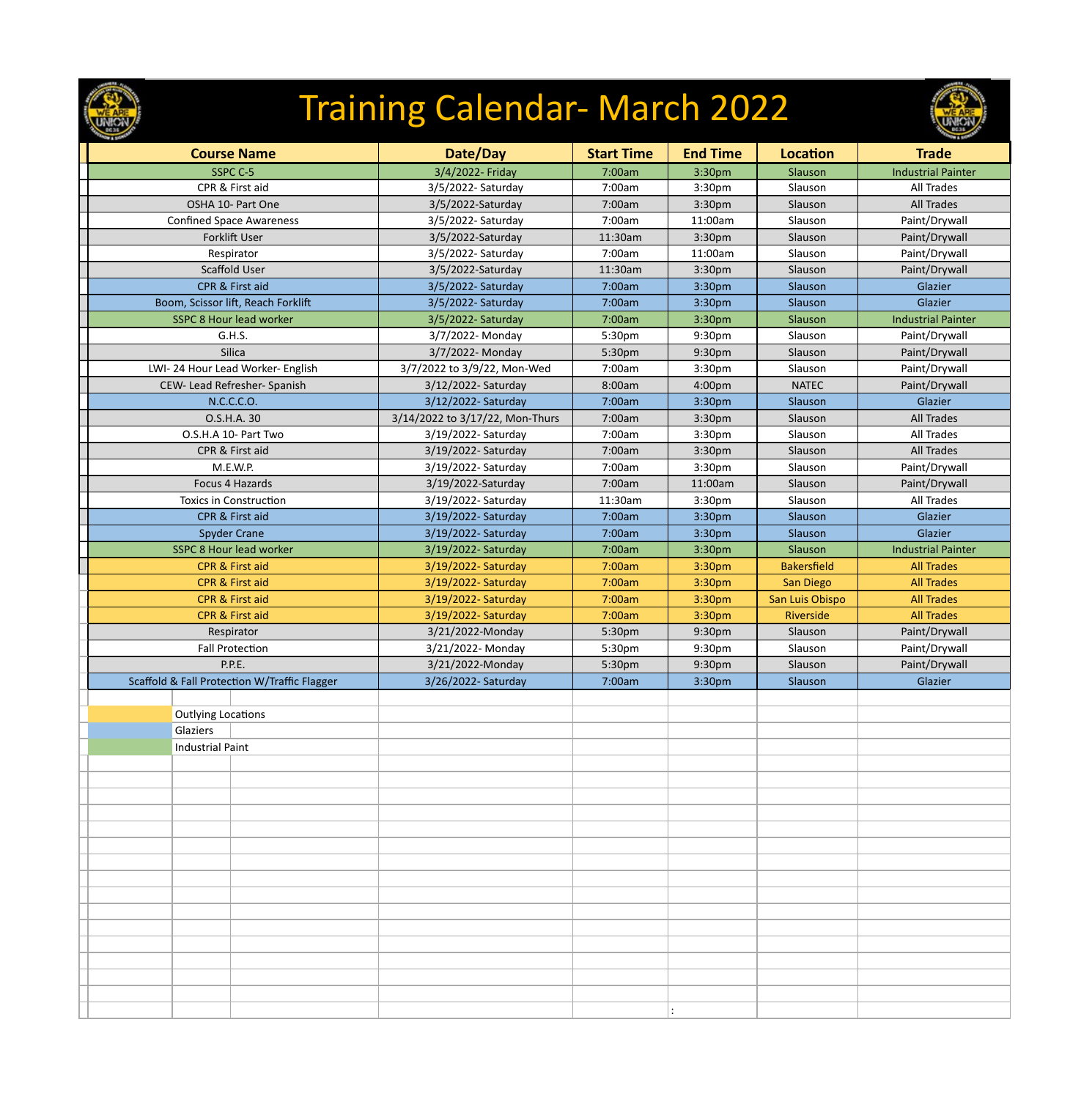

## Training Calendar- April 2022



| <b>Course Name</b>               | Date/Day                        | <b>Start Time</b> | <b>End Time</b>    | <b>Location</b>    | <b>Trade</b>              |
|----------------------------------|---------------------------------|-------------------|--------------------|--------------------|---------------------------|
| <b>Floor Coating</b>             | 4/2/2022-Saturday               | 7:00am            | 3:30pm             | Yates              | <b>Industrial Painter</b> |
| CPR & First aid                  | 4/2/2022- Saturday              | 7:00am            | 3:30pm             | Slauson            | All Trades                |
| OSHA 10- Part One                | 4/2/2022-Saturday               | 7:00am            | 3:30pm             | Slauson            | <b>All Trades</b>         |
| CEW- Lead Refresher- Spanish     | 4/2/2022- Saturday              | 7:00am            | 3:30pm             | Slauson            | <b>All Trades</b>         |
| Respirator                       | 4/2/2022-Saturday               | 11:30pm           | 3:30pm             | Slauson            | Paint/Drywall             |
| <b>Confined Space Awareness</b>  | 4/2/2022- Saturday              | 7:00am            | 11:00am            | Slauson            | Glazier                   |
| CPR & First aid                  | 4/2/2022- Saturday              | 7:00am            | 3:30pm             | Slauson            | Glazier                   |
| <b>Hoising and Rigging</b>       | 4/2/2022- Saturday              | 7:00am            | 3:30pm             | Slauson            | Glazier                   |
| Forklift User                    | 4/4/2022-Monday                 | 5:30pm            | 9:30pm             | Slauson            | Paint/Drywall             |
| Focus 4 Hazards                  | 4/4/2022- Monday                | 5:30pm            | 9:30pm             | Slauson            | Paint/Drywall             |
| G.H.S.                           | 4/4/2022- Monday                | 5:30pm            | 3:30pm             | Slauson            | Paint/Drywall             |
| LWI-24 Hour Lead Worker, Spanish | 4/4/2022 to 4/6/2022- Mon-Wed   | 7:00am            | 3:30pm             | Slauson            | <b>All Trades</b>         |
| <b>Spyder Crane</b>              | 4/9/22                          | 7:00am            | 3:30pm             | Slauson            | Glazier                   |
| O.S.H.A. 30                      | 4/11/2022 to 4/14/21- Mon-Thurs | 7:00am            | 3:30pm             | Slauson            | <b>All Trades</b>         |
| N.C.C.C.O.                       | 4/16/22                         | 7:00am            | 3:30pm             | Slauson            | Glazier                   |
| <b>Toxics in Construction</b>    | 4/18/2022- Monday               | 5:30pm            | 9:30pm             | Slauson            | <b>All Trades</b>         |
| Scaffold User                    | 4/18/2022- Monday               | 5:30pm            | 9:30pm             | Slauson            | Paint/Drywall             |
| P.P.E.                           | 4/18/2022- Monday               | 5:30pm            | 9:30pm             | Slauson            | <b>All Trades</b>         |
| CPR & First aid                  | 4/30/2022- Saturday             | 7:00am            | 3:30pm             | Slauson            | All Trades                |
| O.S.H.A. 10 Part Two             | 4/30/2022- Saturday             | 7:00am            | 3:30pm             | Slauson            | <b>All Trades</b>         |
| M.E.W.P.                         | 4/30/2022- Saturday             | 7:00am            | 3:30pm             | Slauson            | Paint/Drywall             |
| I.C.R.A.                         | 4/30/2022- Saturday             | 7:00am            | 3:30pm             | Slauson            | <b>All Trades</b>         |
| CPR & First aid                  | 4/30/2022- Saturday             | 7:00am            | 3:30 <sub>pm</sub> | Slauson            | Glazier                   |
| N.C.C.C.O.                       | 4/30/2022- Saturday             | 7:00am            | 3:30pm             | Slauson            | Glazier                   |
| Wallcovering                     | 4/30/2022- Saturday             | 7:00am            | 3:30pm             | Slauson            | Painter                   |
| Respirator                       | 4/30/2022-Saturday              | 7:00am            | 11:00am            | San Diego          | Paint/Drywall             |
| Respirator                       | 4/30/2022-Saturday              | 7:00am            | 11:00am            | San Luis Obispo    | Paint/Drywall             |
| Respirator                       | 4/30/2022-Saturday              | 7:00am            | 11:00am            | Riverside          | Paint/Drywall             |
| Respirator                       | 4/30/2022-Saturday              | 7:00am            | 11:00am            | <b>Bakersfield</b> | Paint/Drywall             |
| <b>Confined Space Awareness</b>  | 4/30/2022-Saturday              | 11:30am           | 3:30pm             | San Diego          | Paint/Drywall             |
| <b>Confined Space Awareness</b>  | 4/30/2022-Saturday              | 11:30am           | 3:30pm             | San Luis Obispo    | Paint/Drywall             |
| <b>Confined Space Awareness</b>  | 4/30/2022-Saturday              | 11:30am           | 3:30pm             | Riverside          | Paint/Drywall             |
| <b>Confined Space Awareness</b>  | 4/30/2022-Saturday              | 11:30am           | 3:30pm             | <b>Bakersfield</b> | Paint/Drywall             |
|                                  |                                 |                   |                    |                    |                           |
| <b>Outlying Locations</b>        |                                 |                   |                    |                    |                           |
| Glaziers                         |                                 |                   |                    |                    |                           |
| <b>Industrial Paint</b>          |                                 |                   |                    |                    |                           |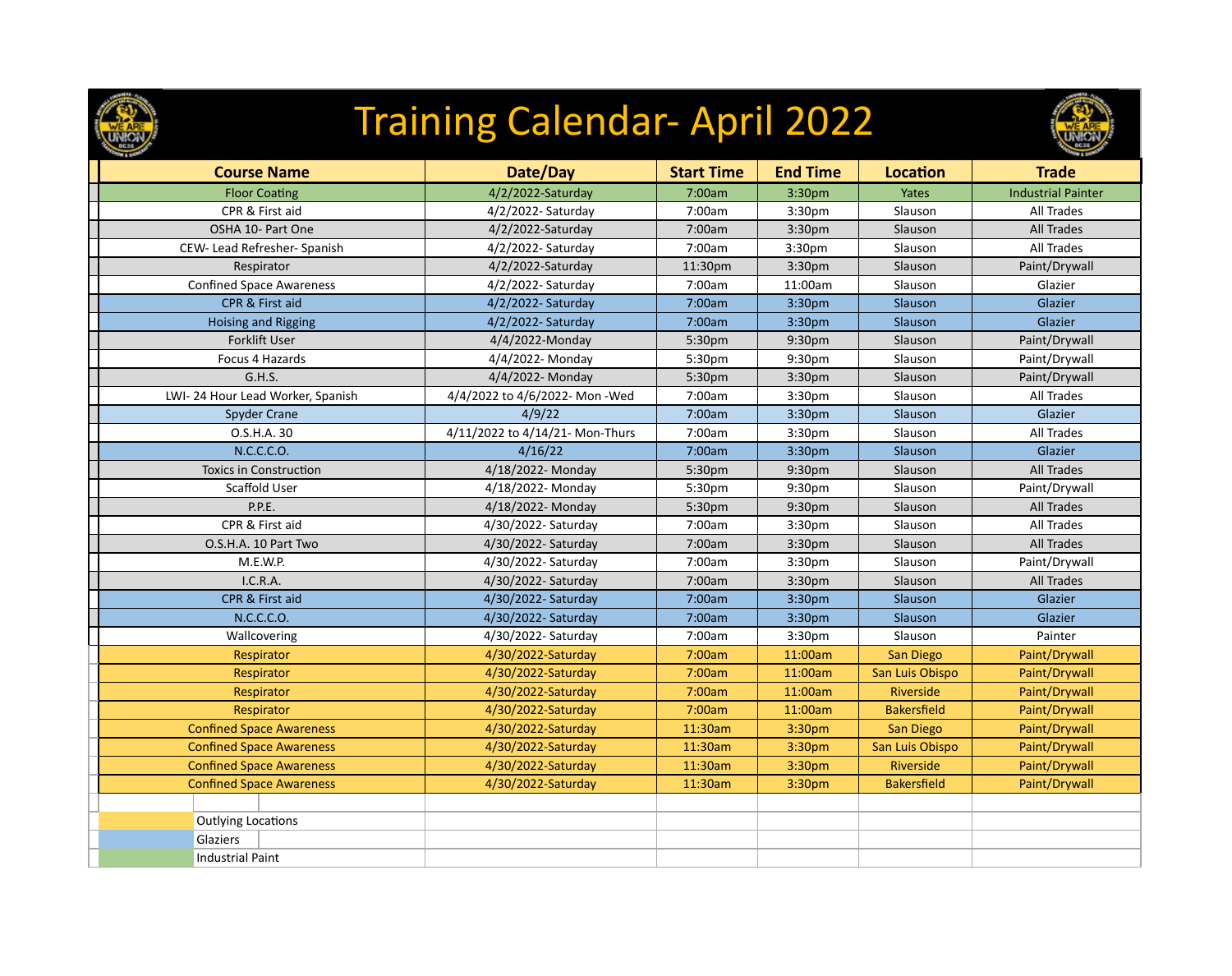

### Training Calendar- May 2022



| <b>Course Name</b>             | Date/Day                     | <b>Start Time</b> | <b>End Time</b>    | Location           | <b>Trade</b>              |
|--------------------------------|------------------------------|-------------------|--------------------|--------------------|---------------------------|
| SSPC C-3                       | 5/2/2022-5/5/2022, Mon-Thurs | 7:00am            | 3:30pm             | Slauson            | <b>Industrial Painter</b> |
| SSPC C-5                       | 5/6/2022-Friday              | 7:00am            | 3:30pm             | Slauson            | <b>Industrial Painter</b> |
| CPR & First aid                | 5/7/2022-Saturday            | 7:00am            | 3:30 <sub>pm</sub> | Slauson            | All Trades                |
| R.R.P.-Spanish                 | 5/7/2022- Saturday           | 7:00am            | 3:30 <sub>pm</sub> | Slauson            | Paint/Drywall             |
| I.C.R.A.                       | 5/7/2022-Saturday            | 7:00am            | 3:30 <sub>pm</sub> | Slauson            | Paint/Drywall             |
| M.E.W.P.                       | 5/7/2022- Saturday           | 7:00am            | 3:30 <sub>pm</sub> | Slauson            | Paint/Drywall             |
| CPR & First aid                | 5/7/2022- Saturday           | 7:00am            | 3:30pm             | Slauson            | Glazier                   |
| <b>SSPC 8 Hour lead worker</b> | 5/7/2022- Saturday           | 7:00am            | 3:30pm             | Slauson            | <b>Industrial Painter</b> |
| I.C.R.A.                       | 5/7/2022- Saturday           | 7:00am            | 3:30 <sub>pm</sub> | San Diego          | Paint/Drywall             |
| <b>I.C.R.A.</b>                | 5/7/2022- Saturday           | 7:00am            | 3:30 <sub>pm</sub> | San Luis Obispo    | Paint/Drywall             |
| I.C.R.A.                       | 5/7/2022- Saturday           | 7:00am            | 3:30pm             | <b>Bakersfield</b> | Paint/Drywall             |
| I.C.R.A.                       | 5/7/2022- Saturday           | 7:00am            | 3:30 <sub>pm</sub> | Riverside          | Paint/Drywall             |
| Respirator                     | 5/9/2022-Monday              | 5:30pm            | 9:30 <sub>pm</sub> | Slauson            | Paint/Drywall             |
| Silica                         | 5/9/2022-Monday              | 5:30pm            | 9:30pm             | Slauson            | Paint/Drywall             |
| <b>Fall Protection</b>         | 5/23/2022-Monday             | 5:30pm            | 9:30pm             | Slauson            | Paint/Drywall             |
| Respirator                     | 5/23/2022-Monday             | 5:30pm            | 9:30pm             | Slauson            | Paint/Drywall             |
| Scaffold User                  | 5/23/2022-Monday             | 5:30pm            | 9:30pm             | Slauson            | Paint/Drywall             |
|                                |                              |                   |                    |                    |                           |
| <b>Outlying Locations</b>      |                              |                   |                    |                    |                           |
| Glaziers                       |                              |                   |                    |                    |                           |
| <b>Industrial Paint</b>        |                              |                   |                    |                    |                           |